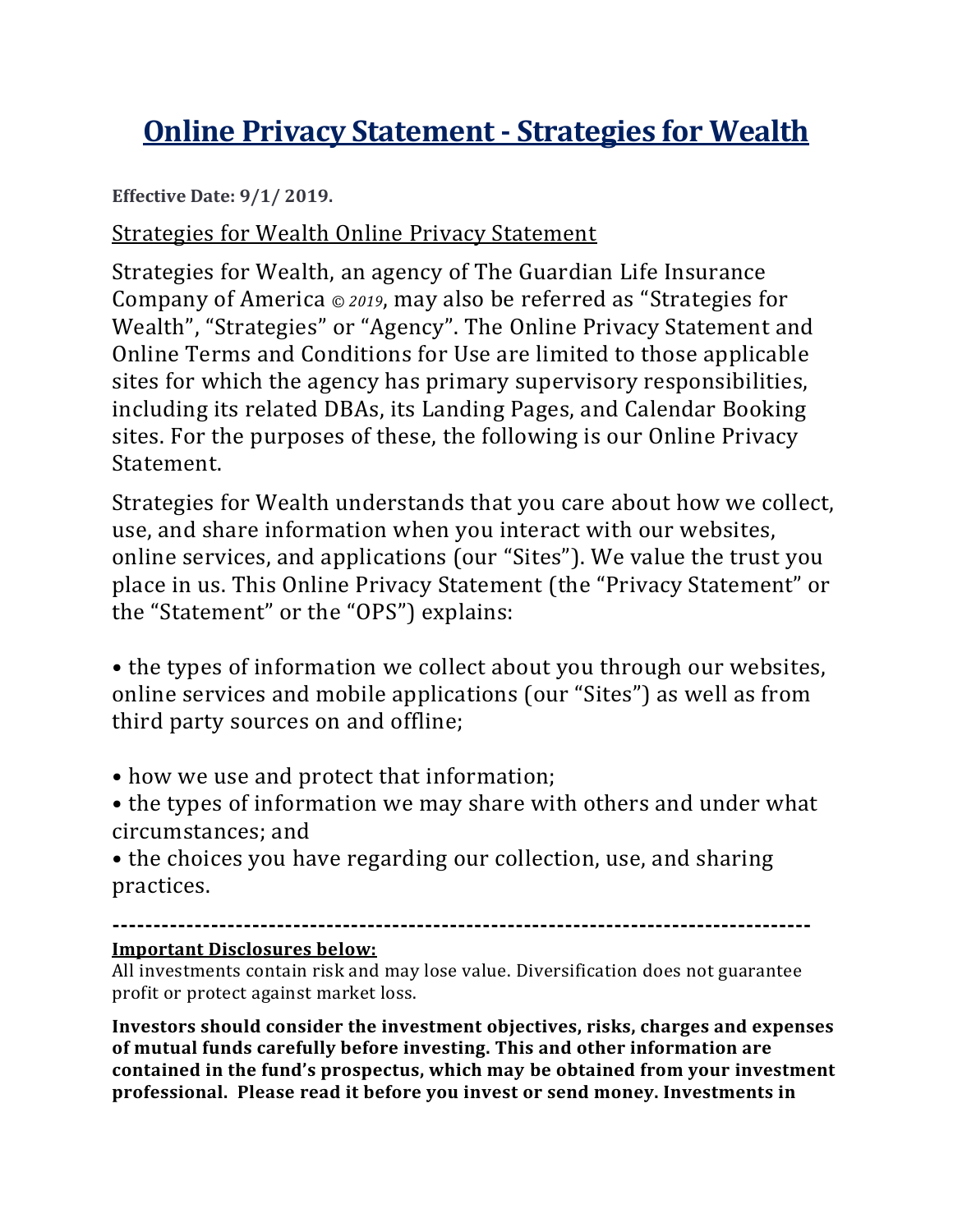#### **mutual funds are subject to risk, including possible loss of the principal amount invested.**

PAS is an indirect, wholly owned subsidiary of Guardian and a member [FINRA,](https://www.finra.org/#/) [SIPC](https://www.sipc.org/)

[Mutual Funds Disclosure for PAS](https://www.guardianlife.com/investments/mutual-funds-disclosure)

### **Introduction**

This Online Privacy Statement applies to your use of any of Strategies for Wealth, The Guardian Life Insurance Company of America's ("Guardian") online interfaces (*e.g.,* websites, applications, or online services) and any Guardian U.S. affiliate or subsidiary online interface that links to them, (collectively, the "Sites"), including any content, functionality, and services offered on or through the Sites, regardless of how you access the Sites.

The term "Guardian" includes its parents, subsidiaries, affiliates, predecessors, successors, and assigns.

When used in these Terms, "we" and "our" mean Guardian and "you" and "your" refer to any individual, company, or legal entity that accesses or otherwise uses the Sites. Words importing the singular number include the plural and vice versa.

We reserve the right to modify or amend these Terms from time to time with or without prior notice. Your accessing and continued use of our Sites following the posting of changes to these Terms will mean you accept those changes. You should review these Terms from time to time to be aware of any changes that are made. These Terms constitute a binding agreement between you and Guardian.

If you do not agree to these Terms and Online Policy Statement, please do not use the Sites.

### **When This Privacy Statement Applies**

This Privacy Statement applies to any Site that links to it, as well as the information we collect when you interact with us through social media or other websites and online services, as well as to information that we collect offline but combine with information collected on our Sites. It does not apply to non-Strategies for Wealth related websites and mobile applications that may link to or be linked from our Sites. Please review the privacy policies on those websites and applications directly to understand their privacy practices. This Privacy Statement does not apply to "nonpublic personal information," such as investment account information, or "protected health information," such as medical records, even if we collect such information through our Sites. For information about our privacy practices with respect to those types of information, please refer to The Guardian [Customer Privacy Policy](https://prod-crp-gol-s3fs.s3.amazonaws.com/s3fs-public/downloads/2017%20Privacy%20Statement_0.docx) [an](https://prod-crp-gol-s3fs.s3.amazonaws.com/s3fs-public/downloads/2017%20Privacy%20Statement_0.docx)d Guardian's [HIPAA Notice of Privacy Practices.](https://prod-crp-gol-s3fs.s3.amazonaws.com/s3fs-public/downloads/Guardian%20HIPAA%20Notice%20%28updated%29%20-%20Guardian_0.pdf)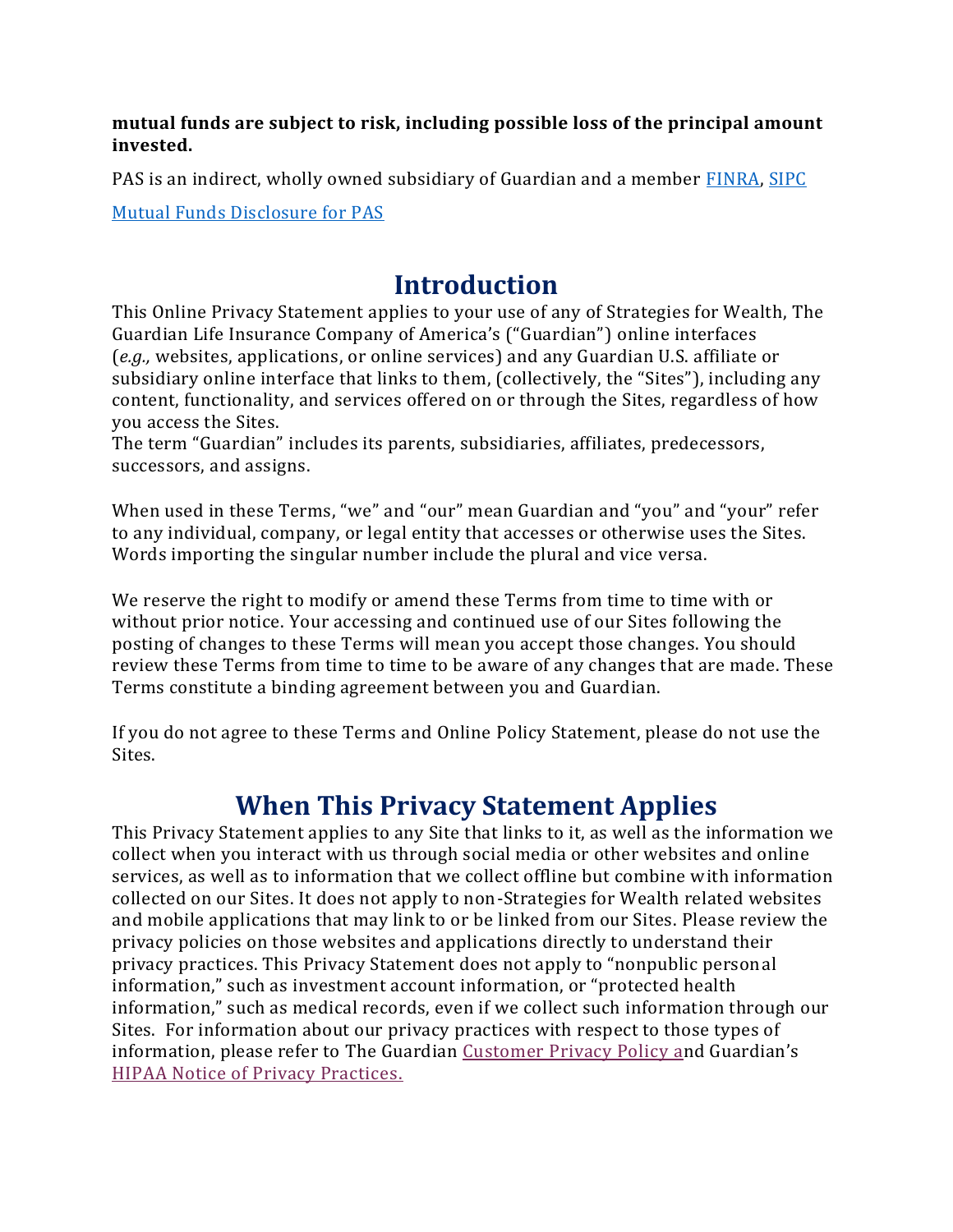We may make changes to this Privacy Statement from time to time. We will post any changes accordingly as required. Such changes will become effective when they are posted. Your continued use of our Sites following the posting of any changes will mean you accept those changes.

### **Information We Collect From or About You**

Below we describe the different types of information we may collect from you, including from the devices you use, when you interact with our Sites.

**Information You Give Us**: Some of our Sites may include features or services that permit you to enter contact information and other information about you. We collect and store any information you enter on our Guardian Approved Sites. This may include your name, mailing address, ZIP code, phone number, or email address. This information may also include information you provide during a registration/sign-up process, including account numbers or other identifiers needed to link your online account with a Guardian or related investment product.

**Information Collected Automatically**: When you interact with our Sites, certain information is automatically collected. This information includes computer and connection information, such as statistics on your page views, traffic to and from our Sites, referral URL, ad data, your IP address, and device identifiers. This information also may include your transaction history, and your web log information, how you search for our Sites, the websites you click on from our Sites or emails, whether and when you open our emails, and your browsing activities across other websites. Much of this information is collected through cookies, web beacons, and other tracking technologies, as well as through your web browser or device (e.g., IP address, MAC address, browser version, etc.). Most web browsers automatically accept cookies but, if you prefer, you can usually modify your browser setting to disable or reject cookies. If you delete your cookies or if you set your browser to decline cookies, some features of our Sites may not be available, work, or work as designed.

**Location Information**: When you interact with our Sites, we may collect information about your location and your device. Some of this information may be general, such as the state or city associated with your zip code, while some of this information may be more precise, such as information associated with your mobile device. Location information allows us to provide location- based services such as showing you nearby financial advisors. Most mobile devices allow you to control or disable the use of precise location services globally or per application in the device's settings menu. **Information from Social Media and Third Party Services**: When you connect to, authenticate through, or interact with us or our Sites using a social media platform (such as by clicking on a social media icon linked from our Sites) or third party service (such as a Google account), we may collect information, including personal information, available through the service or the service's application programming interfaces (APIs). This information may include your name, account ID or username, contact details, email address(es), information related to your contacts, calendars, location information, profile picture, the contents of your posts or other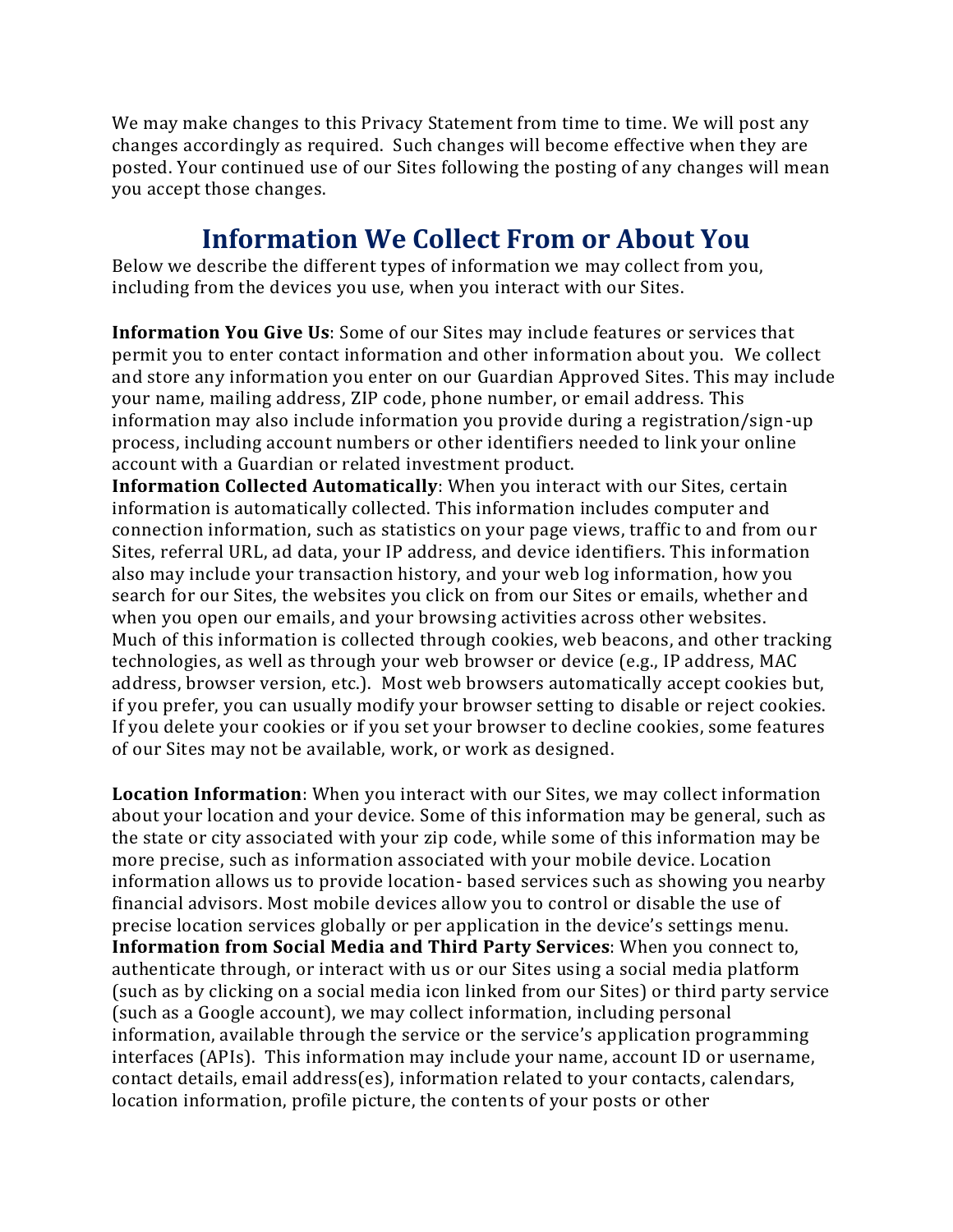communications, and other information the platform or third-party service makes available. If you choose to log in to your account with or through a social networking service or third-party service, we and that service may share certain information about you and your activities. You should check your privacy settings on these platforms and third party services to understand what information is made available to us, and you may be able to change the settings for these platforms or services to prevent, limit or otherwise control the information made available to us.

### **How We Use Information We Collect From or About You**

We may use information you give us or information we collect about you to:

- Communicate with you, including to respond to your inquiries and fulfill your requests;
- Provide, maintain, personalize, optimize, and improve our Sites, including research and analytics regarding use of our Sites, social media platforms and third party services, or to remember you when you leave and return to our Sites;
- Provide and improve our products and services, including to provide you with online financial or health-related tools, to process any transactions you request, or to authenticate your identity;
- Deliver advertising, including interest-based advertising on our Sites and other websites and applications; and
- Detect, investigate, and prevent activities that may violate our policies or be fraudulent or illegal.

We may combine information from our Sites together and with other information we obtain from our business records, including your use of Guardian and affiliated company products, services, websites and applications. We also may use or combine information that we collect from our Sites with information we obtain from third parties, including demographic information and other attributes, such as census data, purchasing data, demonstrated interests (for example, an interest in travel), loyalty programs, organizational affiliations and customer lists. Additionally, information collected from a particular browser or device may be used with another computer or device that is linked to the browser or device on which such information was collected.

We may use information we collect from or about you to create aggregated or deidentified data that does not identify you. Once the data is aggregated or de-identified, we may use it for any purpose, and we may share it with third parties for their own uses.

### **Interest-Based Advertising**

Strategies for Wealth as well as Guardian affiliates and subsidiaries use the information you make available to us when you interact with our Sites to provide you with advertising and offers that are more relevant to you. We partner with third party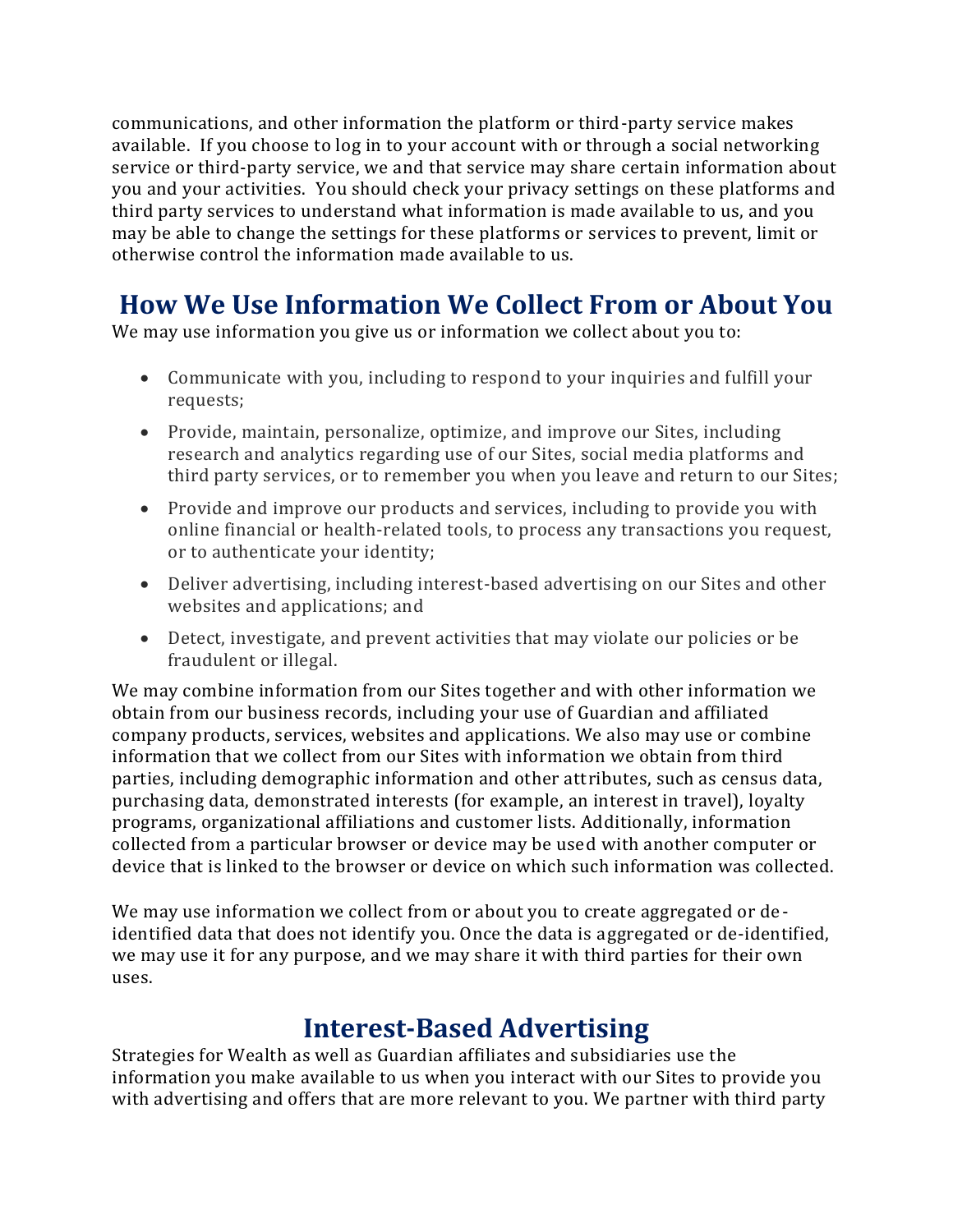advertising companies to provide advertisements on our Sites, as well as on other websites and applications about our products and services that may be of interest to you. Some of our Sites may also include advertisements for unaffiliated products and services. The advertisements you see may be based on information collected through cookies, web beacons and other tracking technologies from our Sites and on other third-party websites you visit and mobile applications you use that participate in our advertising networks. These third parties may use persistent identifiers to track your Internet usage across other websites and mobile applications in their networks beyond our Sites. While Strategies for Wealth will not share information that personally identifies you with unaffiliated third parties for their own uses, such third parties may, with sufficient data from other sources, be able to personally identify you.

You can learn more about ad serving companies and the options available to limit their collection and use of your information by visiting the websites for the [Network](http://www.networkadvertising.org/choices/)  [Advertising Initiative](http://www.networkadvertising.org/choices/) [an](http://www.networkadvertising.org/choices/)d the [Digital Advertising Alliance](https://digitaladvertisingalliance.org/) and the webpages for [Facebook's ad preferences tool](https://www.facebook.com/about/ads) [an](https://www.facebook.com/about/ads)d [privacy policy.](https://www.facebook.com/policy.php) Similarly, you can learn about your options to opt-out of mobile app tracking by certain advertising networks through your device settings and by resetting the advertiser ID on your Apple or Android device. For more information about how to change these settings go to: Apple: <http://support.apple.com/kb/HT4228> Android: [http://www.google.com/polic](http://www.google.com/policies/technologies/ads/) [ies/technologies/ads/](http://www.google.com/policies/technologies/ads/)

#### Windows: <http://choice.microsoft.com/en-US/opt-out>

Please note that opting-out of advertising networks services does not mean that you will not receive advertising while using our Sites or on other websites, nor will it prevent the receipt of interest- based advertising from third parties that do not participate in these programs. It will, however, exclude you from interest-based advertising conducted through participating networks, as provided by their policies and choice mechanisms. If you delete your cookies, you may also delete your opt- out preferences.

We may use third parties to provide analytics services about your use and interaction of our sites, including Google Analytics, a web analytics service provided by Google, Inc. Google Analytics and our other third party service providers and partners use cookies or other tracking technologies to help us analyze how users interact with and use our Sites, compile reports on our Sites' activity, and provide other services related to our Sites' activity and usage. The technologies used by these third parties may collect information such as your IP address, time of visit, whether you are a return visitor, and any referring website. Our Sites do not use Google Analytics or other third party services to gather information that personally identifies you. The information generated by Google Analytics will be transmitted to and stored by Google and will be subject to Google's [privacy policies](https://www.google.com/policies/privacy/partners/). To learn more about Google's partner services and to learn how to opt out of tracking of analytics by Google, click [here.](https://www.google.com/policies/privacy/partners/) Your browser or device may include "Do Not Track" functionality. At this time, Strategies for Wealth and Guardian do not respond to browser "Do Not Track" signals.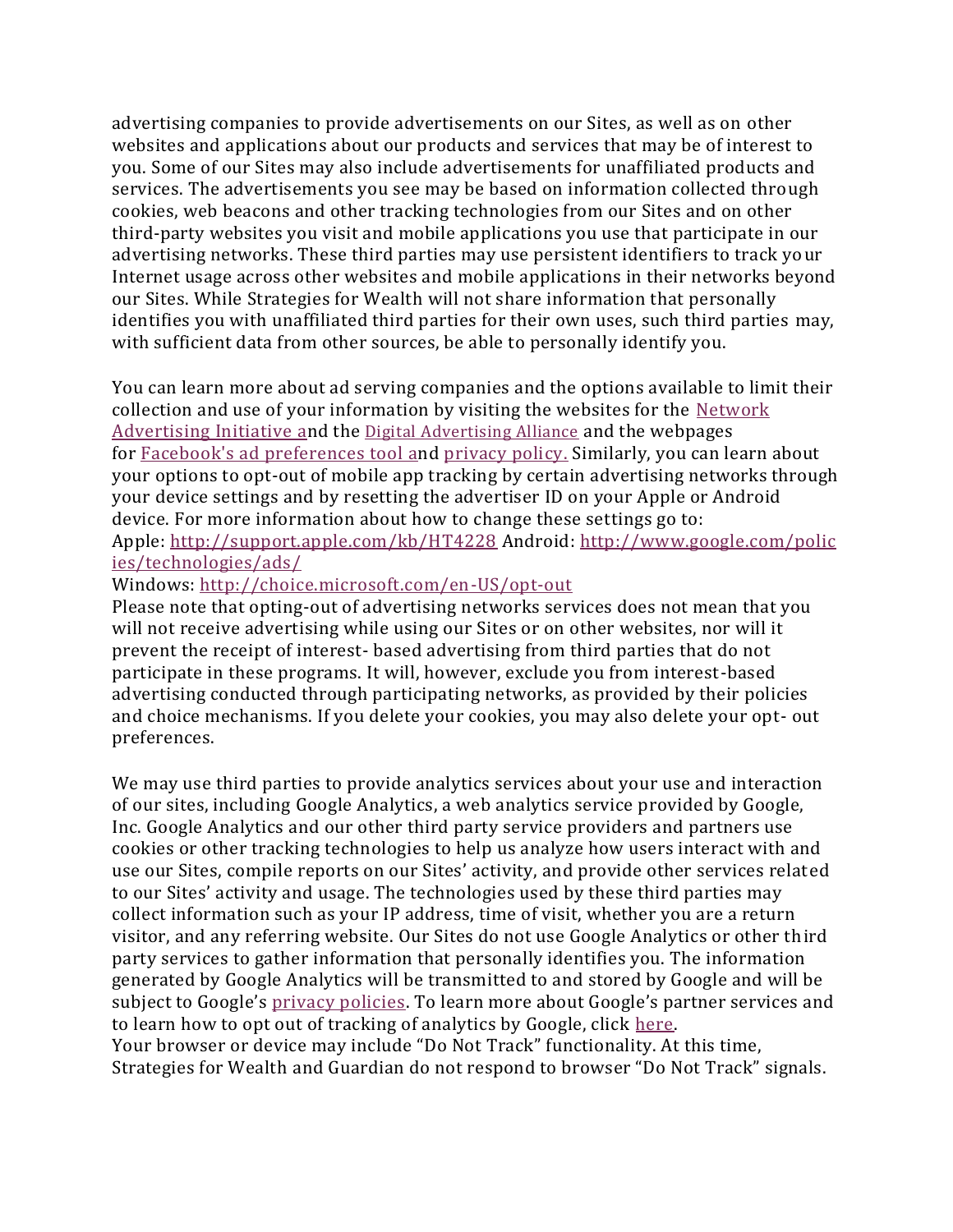## **How We Share Information About You**

We may share your information:

- With companies who work on our behalf to help us provide and support our Sites and our products and services. We require these service providers to treat all information we provide as confidential and to use it only for providing the services for which they have been engaged.
- Within Strategies for Wealth and Guardian family of affiliate companies to provide you products and services, as well to send you information about other products and services we think you may be interested in.
- With Strategies for Wealth and Guardian agents or financial advisors that sell and manage Guardian and other approved products so that they may communicate with you about our products and services, as well as to deliver marketing communications, including emails, newsletters, offers tailored to you, and other materials that they believe may be of interest to you.

We may change our ownership or corporate organization. We may transfer to another entity or its affiliates or service providers some or all of the information we hold about you in connection with, or during negotiations of, any merger, acquisition, sale of assets or any line of business, change in ownership control, or financing transaction. We cannot promise that an acquiring party or the merged entity will have the same privacy practices or treat your information the same as described in the Privacy Statement.

We may use or disclose information about you if required to do so by law or on the good-faith believe that such sharing is necessary to (a) conform to applicable law or comply with legal process served on us or our Sites; (b) protect and defend our rights or property, our Sites, or our users; or (c) act to protect the personal safety of our employees and agents, other users of our Sites, or members of the public.

### **Updating Your Information**

If you have an account with us, you can update your information or adjust your contact and marketing preferences by logging in to your online account. You may also contact your account representative or financial advisor to update information related to the accounts they manage.

### **How We Secure the Information We Collect From or About You**

We use a combination of physical, technical, and administrative safeguards to protect the information we collect through our Sites. While we use these precautions to safeguard your personal information, we cannot guarantee the security of the networks, systems, servers, devices, and databases we operate or that are operated on our behalf.